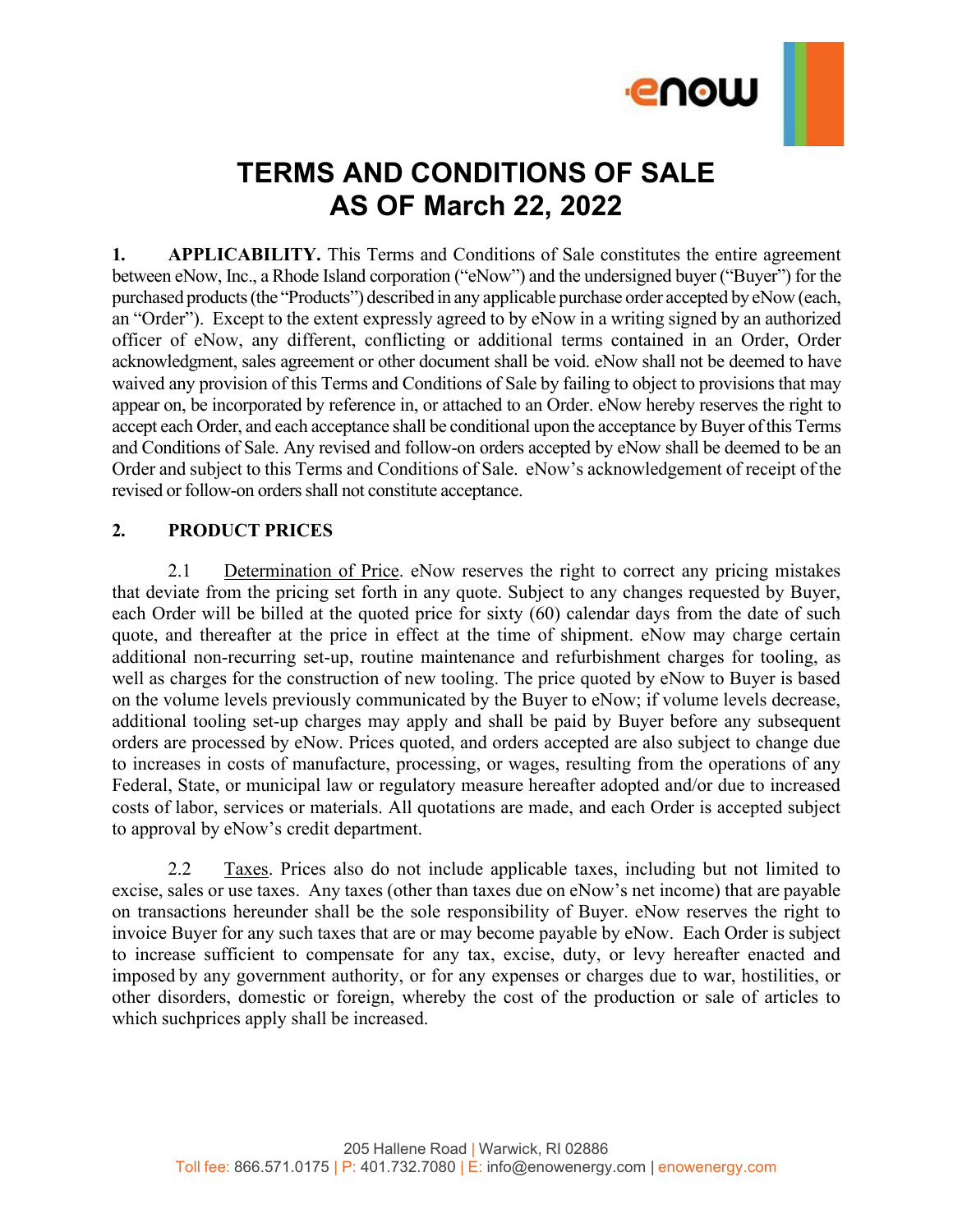## **3. TERMS OF PAYMENT**

3.1 Terms. All payments to eNow for purchase of Products due hereunder shall be made within thirty (30) days of the invoice date from eNow; provided, however, that the invoice date shall not be prior to the date the invoiced Products are shipped to Buyer, or as specified by eNow. All payments due hereunder shall be tendered in United States currency.

3.2 Late Payment. In all events, time shall be of the essence with regard to Buyer's payment obligations to eNow hereunder. Any amount not paid by Buyer when due under these Terms and Conditions of Sale shall accrue interest at the lower of one and one-half percent 1½%) per month or the highest legal rate allowed under applicable law. The right of eNow to receive such interest payments shall be in addition to any other rights or remedies of eNow hereunder with respect to such nonpayment, including Termination of these Terms and Conditions of Sale pursuant to Section 13.

# **4. ACCEPTANCE OF ORDERS AND SHIPMENT OF PRODUCTS**

4.1 Acceptance. eNow will not be bound by any Order for the Products placed by Buyer until such Order has been accepted by eNow. Upon eNow's acceptance of an Order by way of written Order confirmation, such Order shall constitute a binding agreement of eNow to sell and ship, and of Buyer to purchase and tender payment for, the Products specified. Such Order confirmation shall specify an estimated shipping date for the ordered Products.

4.2 Inconsistent Terms in an Order. In the event any terms or conditions contained in Order made by Buyer and accepted by eNow are inconsistent with, or in addition to, the terms of these Terms and Conditions of Sale, such inconsistent or additional terms or conditions in the Order shall be null and void and shall not be binding on eNow.

4.3 Shipping of the Products. eNow shall ship to Buyer the Products or components thereof set forth in an accepted Order to Buyer within a reasonable time after eNow's acceptance of such Order; provided, however, that the parties understand and agree that (a) lead times will vary according to manufacturing and other conditions, (b) any and all shipping dates shall be approximate and non-binding, and (c) any and all shipping dates shall be computed from the date that an Order is accepted by eNow. Buyer specifically acknowledges that the Products contain components manufactured by third parties (the "Third Party Components") and that lead times may be negatively impacted by situations outside the control of eNow, including but not limited to inability to obtain, or late shipments of, Third Party Components.

4.4 Terms of Shipment. Unless the parties agree otherwise, eNow shall have the right to select the carrier(s) and routing of shipment. Products sold herein are sold F.O.B. eNow's place of business or F.O.B. eNow's supplier, as specified by eNow at the time of sale. Buyer assumes all responsibility for payment of freight, and all costs associated therewith, which freight charges and other costs may not be reflected in the prices noted on Schedule 3.1 hereto. eNow may, at its option, prepay freight and seek reimbursement from Buyer. eNow's obligation to ship the Products shall be fully and completely discharged, and ownership, legal title, and all risk of loss or damage shall immediately pass to Buyer at the time that the Products are delivered by eNow to the carrier.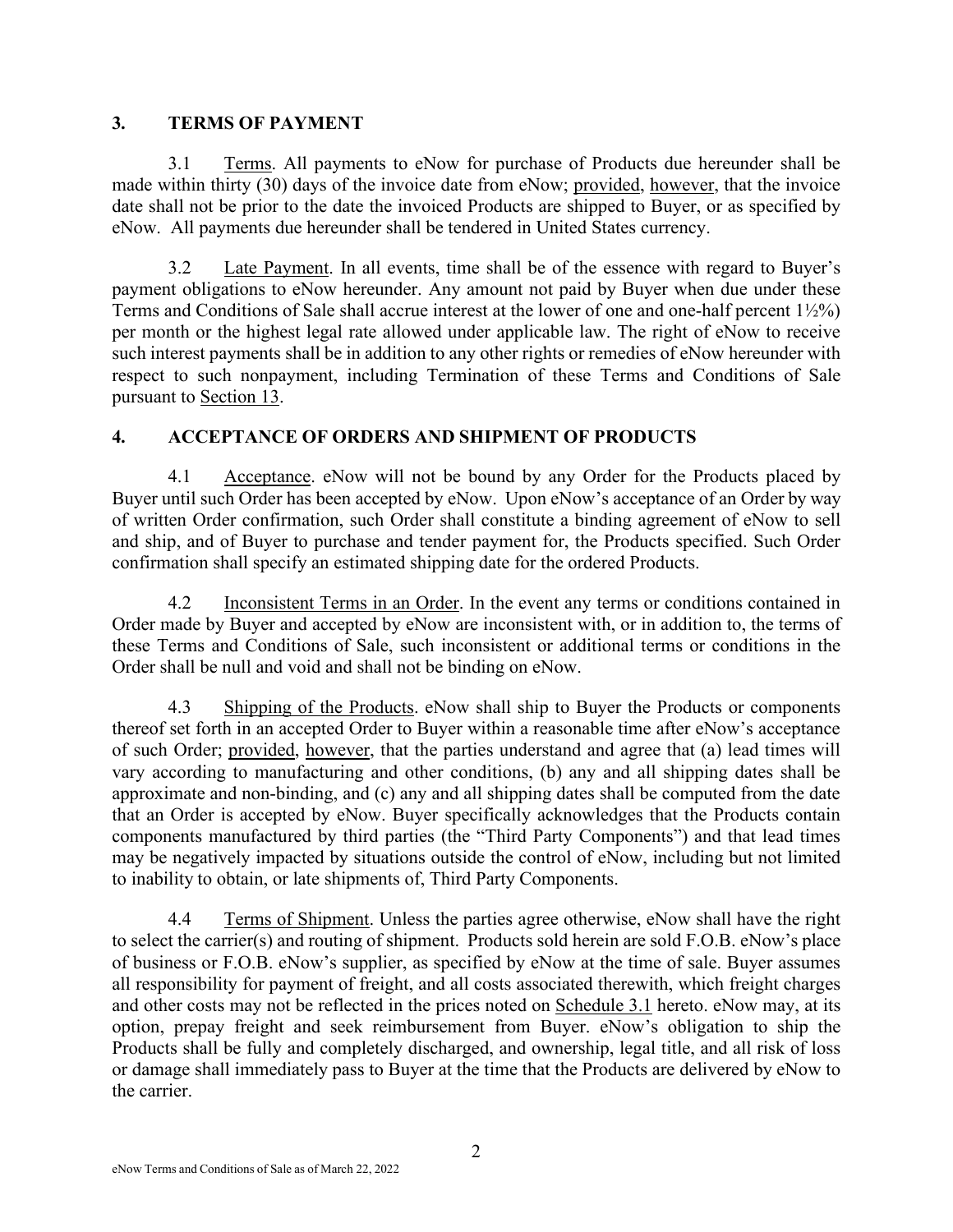#### **5. INSTALLATION**

5.1 Buyer shall install the Product utilizing an installer approved by eNow (an "Approved Installer"). To the extent Buyer is an Approved Installer, Buyer agrees to abide by and otherwise be subject to eNow's Approved Installer General Terms and Conditions, as the same may from time to time be amended by eNow in eNow's sole discretion, a copy of which may be retrieved at [www.enowenergy.com.](http://www.enowenergy.com/) (the "Installer Terms and Conditions")

5.2 In furtherance and not in limitation of the indemnification obligations of Buyer otherwise set forth in these Terms and Conditions of Sale or the Installer Terms and Conditions, Buyer shall indemnify and hold harmless eNow and its officers, directors, agents, employees, shareholders, legal representatives, successors and assigns, and each of them, from and against any and all claims, actions and suits, whether groundless or otherwise, and from and against any and all liabilities, judgments, losses, damages, costs, charges, attorneys' fees, and other expenses of every nature, kind and character incurred or suffered by reason of any and all claims in connection with the manner of performance by Buyer of any service, installation, maintenance, or repairs of Products or other products manufactured by eNow.

## **6. LIMITED PRODUCT WARRANTY**

6.1 Warranties. eNow hereby makes the warranties listed on Exhibit A ("eNow Warranties"), which eNow Warranties shall not be effective unless and until the applicable Products are installed and eNow has approved an appropriate "Solar APU Registration Form" in the form attached as Exhibit B prepared by an approved installer and relating to such Product.

6.2 Exclusive Warranties. **THE ENOW WARRANTIES ARE IN LIEU OF ALL OTHER WARRANTIES, EXPRESS OR IMPLIED, INCLUDING BUT NOT LIMITED TO ANY WARRANTIES OF MERCHANTABILITY OR FITNESS FOR ANY PARTICULAR PURPOSE.**

6.3 Component Materials. **ENOW HEREBY DISCLAIMS ANY AND ALL WARRANTIES, EXPRESS AND IMPLIED, WITH RESPECT TO THE COMPONENT MATERIALS, ANY ADDITIONAL MANUFACTURING PROVIDED BY VENDORS AND ANY INSTALLATION PROVIDED BY INSTALLER. BUYER HEREBY ACKNOWLEDGES AND AGREES THAT ITS SOLE SOURCE OF REMEDY FOR ANY FLAW OR DEFECT IN THE ADDITIONAL MANUFACTURING IS AND SHALL BE THROUGH SEPARATE THIRD-PARTY ACTION WITH OR AGAINST, OR PURSUANT TO WARRANTIES SUPPLIED BY, THE MANUFACTURER OF THE COMPONENT MATERIALS OR APPLICABLE VENDORS.**

6.4 Limited Liability. **THE LIABILITY OF ENOW, WHETHER BASED IN CONTRACT, TORT, OR OTHERWISE, SHALL NOT EXCEED THE PRICE OF THE PRODUCTS WITH RESPECT TO WHICH ENOW'S LIABILITY IS CLAIMED, AND IN NO EVENT WILL ENOW BE LIABLE FOR ANY SPECIAL, INDIRECT, INCIDENTAL, OR CONSEQUENTIAL DAMAGES OF ANY NATURE, WHETHER BASED ON CONTRACT, TORT, OR OTHERWISE, THAT ARISE IN CONNECTION WITH THE PRODUCTS OR IN CONNECTION WITH EITHER ENOW'S FAILURE TO DELIVER**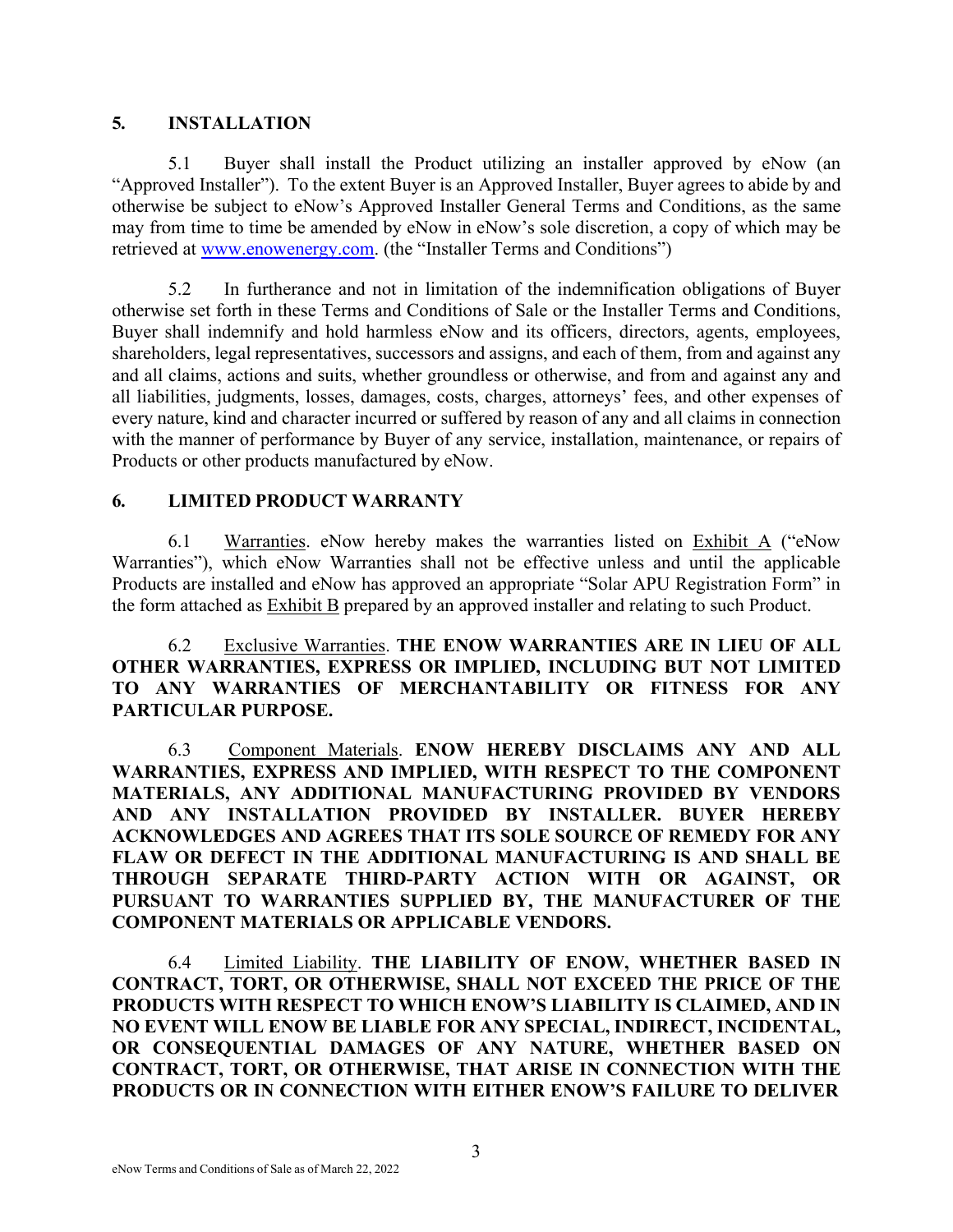#### **OR ITS LATE DELIVERY OF THE PRODUCTS (INCLUDING, BUT NOT LIMITED TO, LOSS OF USE OF THE PRODUCTS AND LOSS OF PROFITS).**

#### 6.5 Acknowledgment. **BUYER ACKNOWLEDGES THAT THE REMEDIES PROVIDED HEREIN ARE EXCLUSIVE AND IN LIEU OF ALL OTHER REMEDIES AVAILABLE TO BUYER AT LAW OR IN EQUITY.**

6.6 Limitation on Deductions. Buyer hereby agrees that, in making any and all payments to eNow under the terms of these Terms and Conditions of Sale, no deductions for warranty or any such other claims against eNow shall be made unless Buyer receives from eNow prior approval of the validity of such a claim; any costs for shipping defective Products to eNow shall be borne by eNow.

#### **7. INDEPENDENT CONTRACTOR RELATIONSHIP**

7.1 Buyer agrees that, with respect to all matters relating to these Terms and Conditions of Sale, Buyer shall be deemed to be an independent contractor and shall bear all of its own expenses in connection with these Terms and Conditions of Sale. Buyer acknowledges that it is not a partner, joint venture, franchisee, or agent of eNow. Buyer shall have no authority, whether express or implied, to assume or create any obligation on behalf of eNow nor shall Buyer issue or cause to be issued any quotations or draft any letters or documents over the name of eNow.

## **8. FORCE MAJEURE AND AVAILABILITY OF MATERIALS**

8.1 Force Majeure. Except for Buyer's payment obligations to eNow, neither party will be in default in the performance of its obligations under these Terms and Conditions of Sale if such performance is prevented or delayed because of war, hostilities, revolution, civil commotion, riot, strike, labor dispute, lack or failure of transportation facilities, epidemic, fire, wind, earthquake, storm or flood, use of any law, order, proclamation, regulation or ordinance of any government, or of any subdivision thereof, because of Acts of God or for any other cause, whether similar or dissimilar to those enumerated, that is beyond the reasonable control and without the fault or negligence of the party whose performance is affected (any such act is hereinafter called "Force Majeure").

8.2 Notice of Event of Force Majeure. In each instance of Force Majeure, the party \*whose performance is affected shall give the other party written notice thereof no later than five (5) days after having knowledge of the circumstances of Force Majeure or as soon as circumstances otherwise permit. Such notice must include a brief description of the events or circumstances constituting Force Majeure and an estimate of the anticipated delay in performance caused thereby. Not later than five (5) days after knowledge of the cessation of any such continuing events or of circumstances constituting Force Majeure, the party whose performance was affected shall give the other party written notice of the date of such cessation. However, no occurrence of any such event is to be construed to prevent the other party from canceling or terminating these Terms and Conditions of Sale in accordance with the provisions of Section 13 hereof.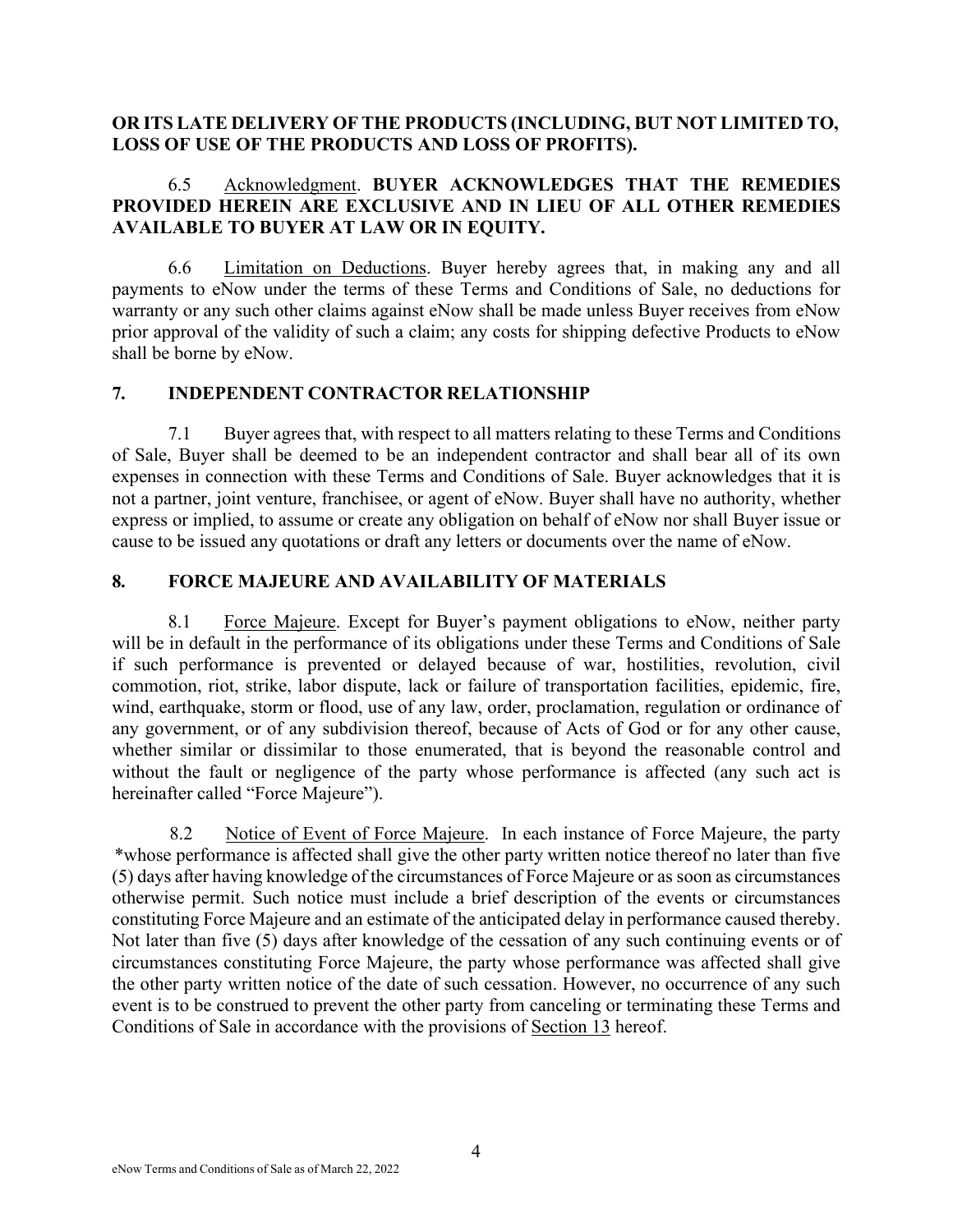#### **9. ENTIRE AGREEMENT; AMENDMENT**

These Terms and Conditions of Sale, together with the applicable Order and, as applicable, Installer Terms and Conditions or any Reseller Terms and Conditions, contain the entire understanding between the parties with respect to the subject manner hereof and supersedes all prior and contemporaneous written or oral negotiations and agreements between them regarding the subject matter hereof. These Terms and Conditions of Sale may be amended only by a writing signed by both of the parties.

#### **10. SEVERABILITY**

If any provision of these Terms and Conditions of Sale is determined to be invalid or unenforceable by a court of competent jurisdiction, (a) such provision shall be deemed to be severable from the remainder of these Terms and Conditions of Sale and shall not cause the invalidity or unenforceability of the remainder of these Terms and Conditions of Sale in such jurisdiction and (b) the entire Agreement shall remain enforceable in every other jurisdiction.

#### **11. NO IMPLIED WAIVERS**

The failure of either party at any time to require performance by the other party of any provision hereof shall not affect in any way the right to require such performance at any later time nor shall the waiver by either party of a breach of any provision hereof be taken or held to be a waiver of such provision.

#### **12. ATTORNEYS' FEES**

If any legal proceeding is brought for the enforcement of these Terms and Conditions of Sale, or because of an alleged breach, default or misrepresentation in connection with any provision of these Terms and Conditions of Sale or other dispute concerning these Terms and Conditions of Sale, the successful or prevailing party shall be entitled to recover reasonable attorneys' fees and other costs incurred in that proceeding, in

## **13. SECTION REFERENCES**

Any reference in these Terms and Conditions of Sale to a section or subsection shall be deemed to include a reference to any subsidiary sections thereof whenever the context requires.

## **14. CAPTIONS**

The captions of the sections, subsections, and subsidiary sections of these Terms and Conditions of Sale are included for reference purposes only and are not intended to be a part of the Agreement or in any way to define, limit, or describe the scope or intent of the particular provision to which they refer.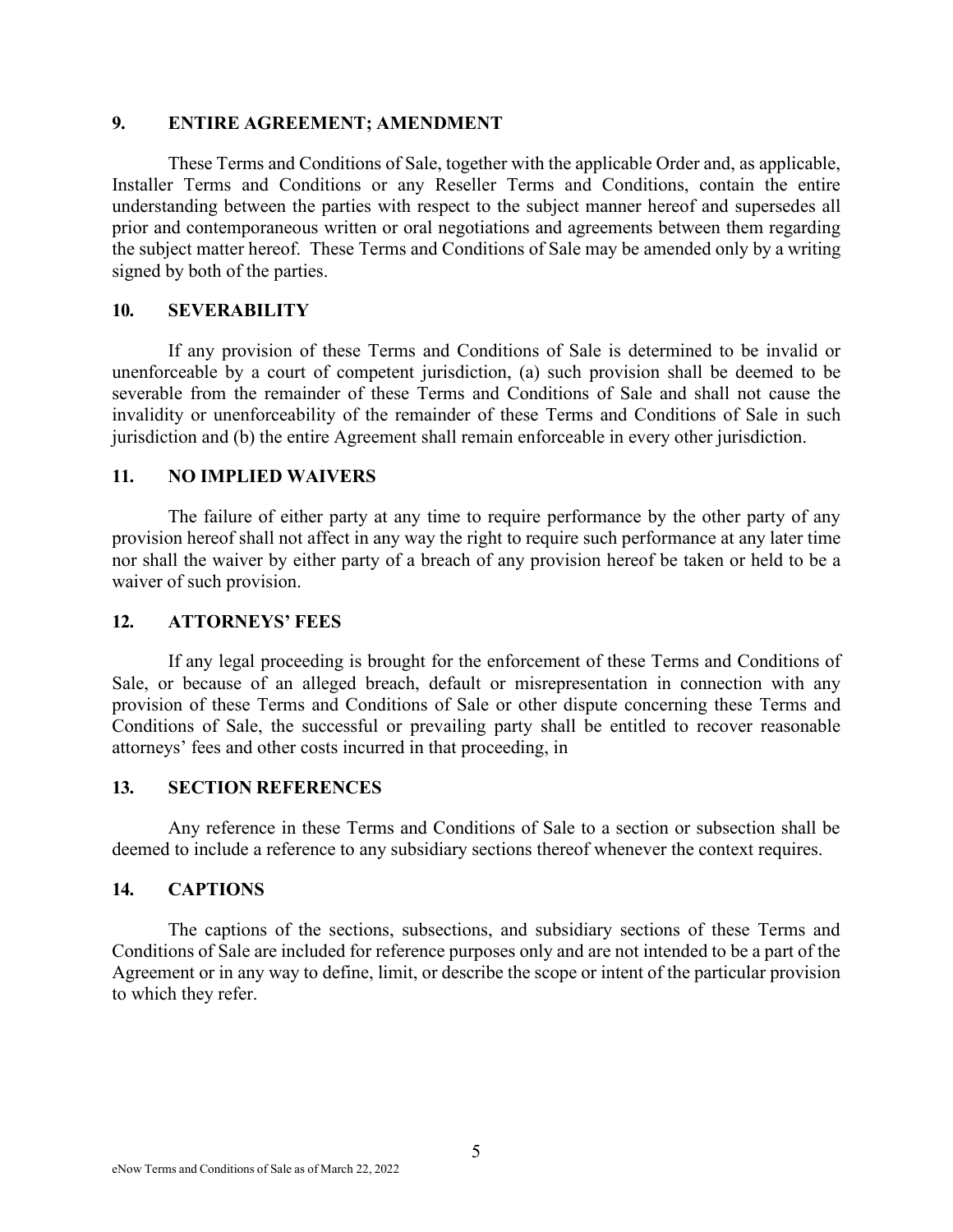#### **15. GENDER**

Masculine, feminine, and neuter terms shall be interchangeable (and shall include a corporation, a partnership, or another entity), and shall be singular and plural, where context makes a change of gender or number appropriate.

#### **16. GOVERNING LAW**

These Terms and Conditions of Sale shall in all respects (including, but not limited to, all matters of interpretation, validity, performance, and the consequences of breach) be construed, governed, and enforced in accordance with the internal laws (excluding all conflicts of laws rules) of the State of Rhode Island, as from time to time amended and in effect, and any applicable federal laws of the United States of America, as from time to time amended and in effect. Each party hereby consents to the exclusive jurisdiction of the state courts of the State of Rhode Island, and the United States District Court for the such district, in all matters arising out of these Terms and Conditions of Sale. Each party consents to service of process by certified mail, return receipt requested at the U.S. Address. Any suits, actions, or other legal proceedings arising hereunder shall be brought only in the Federal or State courts located in the State of Rhode Island. Each of the parties hereby consents to the personal jurisdiction of each such court in any suit, action or proceeding and waives any objection which it may have to the personal jurisdiction or venue of such suit, action or proceeding in such court.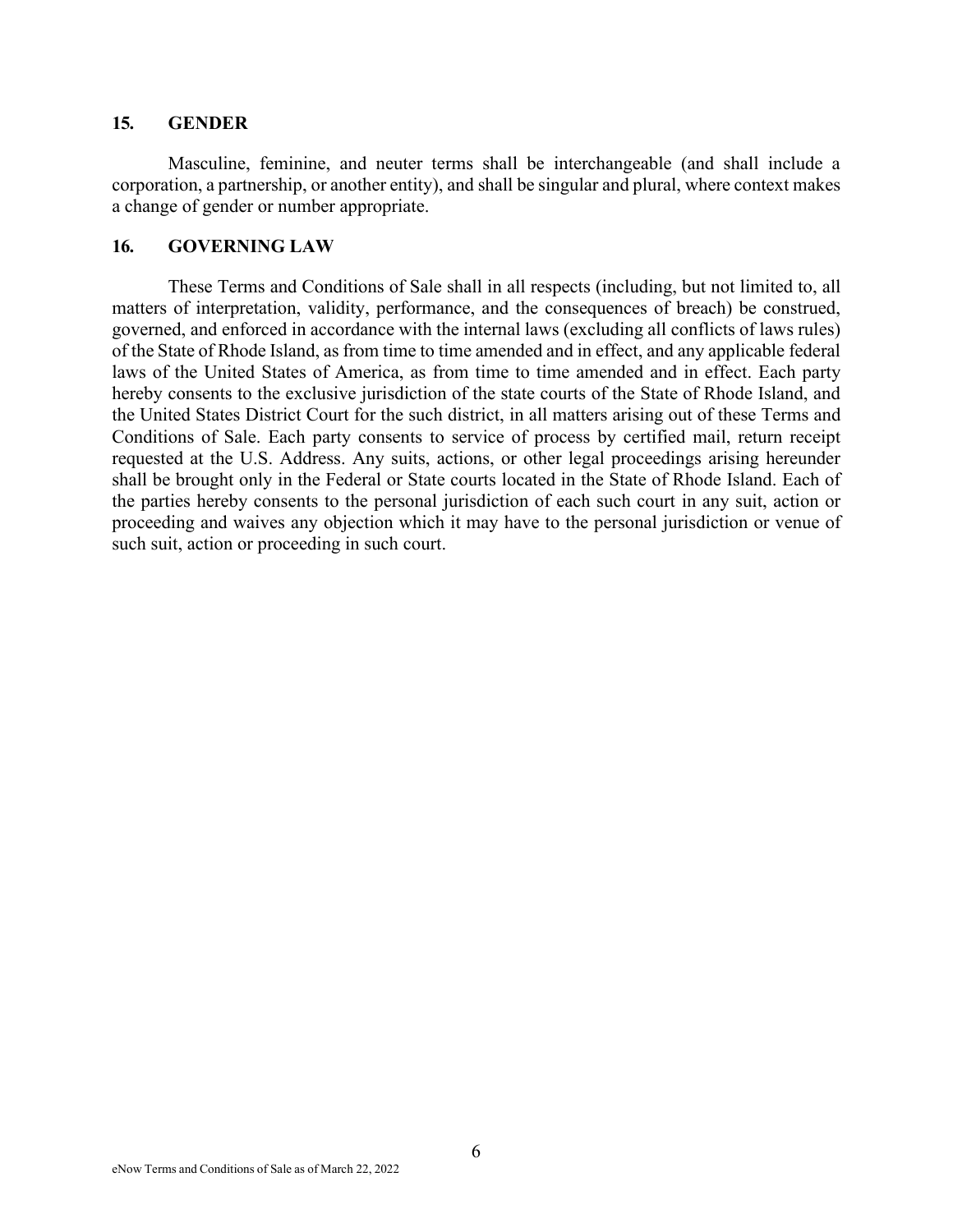#### EXHIBIT A

#### **Warranties**

## **Limited Warranty Terms and Conditions eNow Solar Product System**

eNow, Inc. ("eNow") provides the following limited warranties to purchasers of the eNow Solar Product System product line of solar powered generator systems ("System"), subject to the exclusions, limitations, conditions, and procedures set forth below. The eNow limited warranties run for the time periods specified in Section 1 beginning on the date of installation to the original end customer (the "Original End Customer").

#### **SECTION 1 - Limited Warranties**

A. Limited Warranty of Materials (1 years) and Workmanship (1 year)

The eNow Solar Product System has a 1-year parts and a 1-year labor warranty on the System unit, under normal use, installation, operation, and service (and provided that the System is installed, operated, and serviced as specified in the eNow Solar Product System User Guide issued with the System (the "User Guide")). This limited warranty of materials and workmanship does not warrant a specified level of power output, which is exclusively covered under the limited warranty of power output. If the System is in breach of the foregoing limited warranty, eNow will, in its sole discretion: (i) repair the System, or (ii) replace the System, or (iii) refund the original purchase price paid to eNow for the System by eNow's direct customer or the eNow authorized dealer or reseller, as the case may be. If eNow elects to repair or replace the System instead of refunding the original purchase price paid to eNow, this will not result in a new warranty or new warranty terms or in an extension of the time periods applicable to the original limited warranty.

## **SECTION 2 - Exclusions From Warranty Coverage**

A. The limited warranties do not apply to a System if the defect or the degradation in power output is determined by eNow to be a result of any of the following conditions (or a combination of any of them):

- (1) Improper use, installation, writing, handling, storage, maintenance, or cleaning of the System.
- (2) Damage due to installation at a location where conditions deviate from the standard operating conditions set forth in the User Guide, including, without limitation, damage due to water pooling on the System.
- (3) Damage from abuse, alteration, or vandalism, or due to plants, insects, or animals, or due to accidents or damage to the vehicle, or due to repairs performed by anyone other than eNow or an eNow authorized repair facility.
- (4) Improper storage or transportation prior to installation.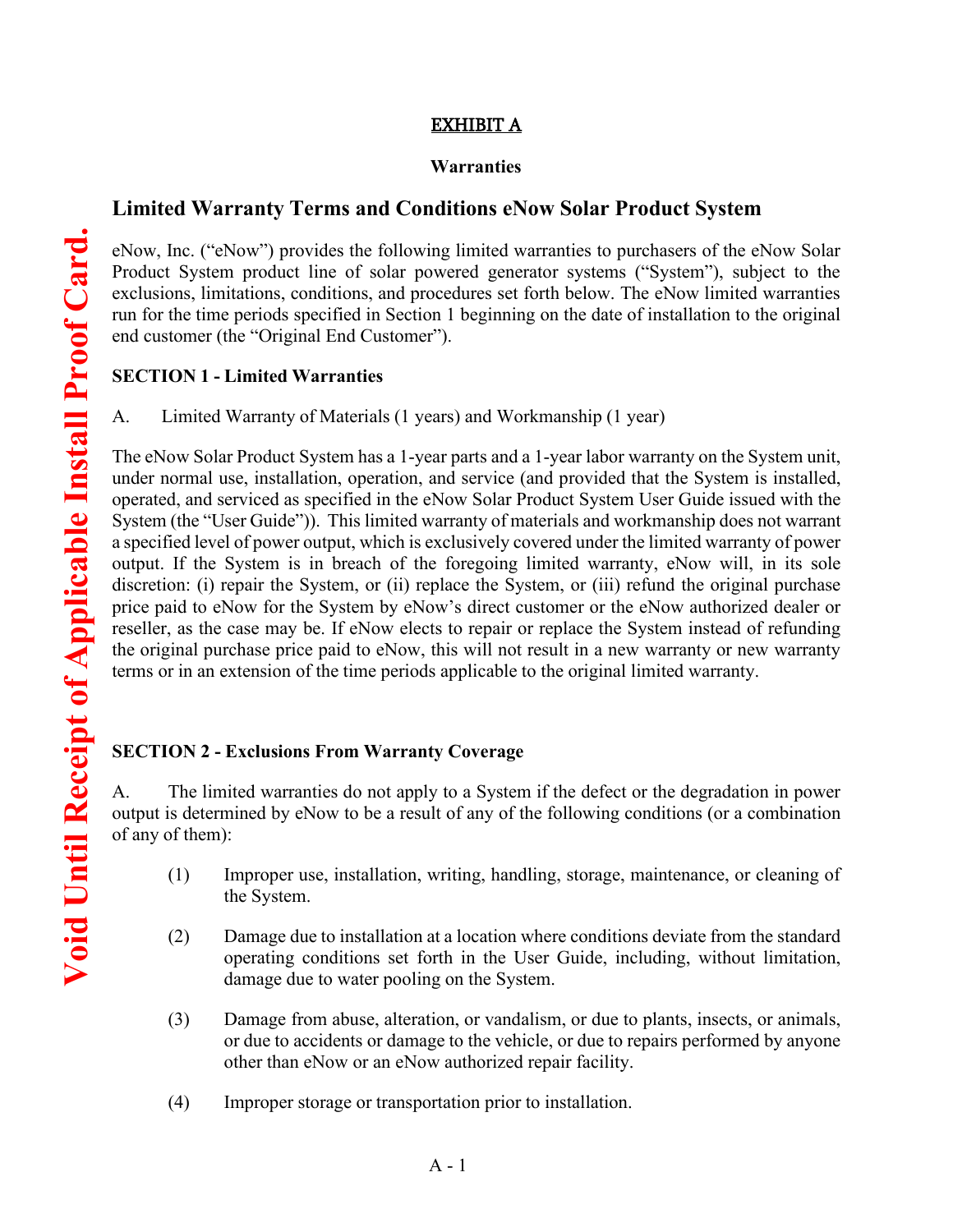- (5) Damage from external stress, impact, foreign objects, or falling rocks or debris, but during the two-year warranty period for the limited warranty for materials, or the one-year warranty period for the limited warranty for workmanship, this exclusion does not include damage that is attributable to a defect in the System materials or workmanship.
- (6) Damage caused by vibrations, rust, scratching, abrasions, cuts, or penetrations.
- (7) Environmental pollution (whether man-made or not), including soot, ozone pollution, air pollution, sale damage, or acid rain.
- (8) Damage or corrosion caused by roofing materials, chemicals, or substrates, including those used for corrosion resistance, thermal expansion and contraction, and moisture barriers and sealing.
- (9) Power or voltage surges or damage caused by the electrical grid.
- (10) Natural disasters, earthquakes, fires, typhoons, tornadoes, hurricanes, volcanic activity, volcanic clouds, dust storms, dust clouds, floods, tsunamis, lightning, or other acts of God, or other events that are beyond the reasonable control of eNow.
- (11) Acts of terrorism, criminal acts, riots, wars, civil unrest, nuclear explosions or releases, radiation, or man-made disasters.

B. Discoloration or stains on the System are excluded under the limited warranties, unless they cause degradation in power output that is covered by the limited warranty of power output.

C. The limited warranties are void and coverage is excluded if the type or serial number of the System has been intentionally altered, removed, or made illegible.

D. Except as provided in Section 1.A, the limited warranties do not cover the costs of any onsite labor and any costs associated with the installation of the System, or the removal and transportation of the System in connection with a warranty claim, or reinstallation of the System or any components thereof, or any costs of labor or materials associated with the mounting structures or the balance of system or electrical components or connections related to the System.

# **SECTION 3 - Disclaimer of Other Warranties**

THE LIMITED WARRANTIES SET FORTH ABOVE ARE THE ONLY WARRANTIES APPLICABLE TO THE SYSTEMS. ENOW HEREBY EXPRESSLY DISCLAIMS ANY AND ALL OTHER WARRANTIES, EXPRESSED OR IMPLIED, INCLUDING WITHOUT LIMITATION WARRANTIES OF MERCHANTABILITY OR FITNESS FOR A PARTICULAR PURPOSE OR NON-INFRINGEMENT.

## **SECTION 4 - Limitations Applicable to Warranties and Remedies**

A. TO THE FULLEST EXTENT PERMITTED BY LAW, ENOW SHALL NOT BE RESPONSIBLE FOR ANY SPECIAL, INCIDENTAL, CONSEQUENTIAL, OR PUNITIVE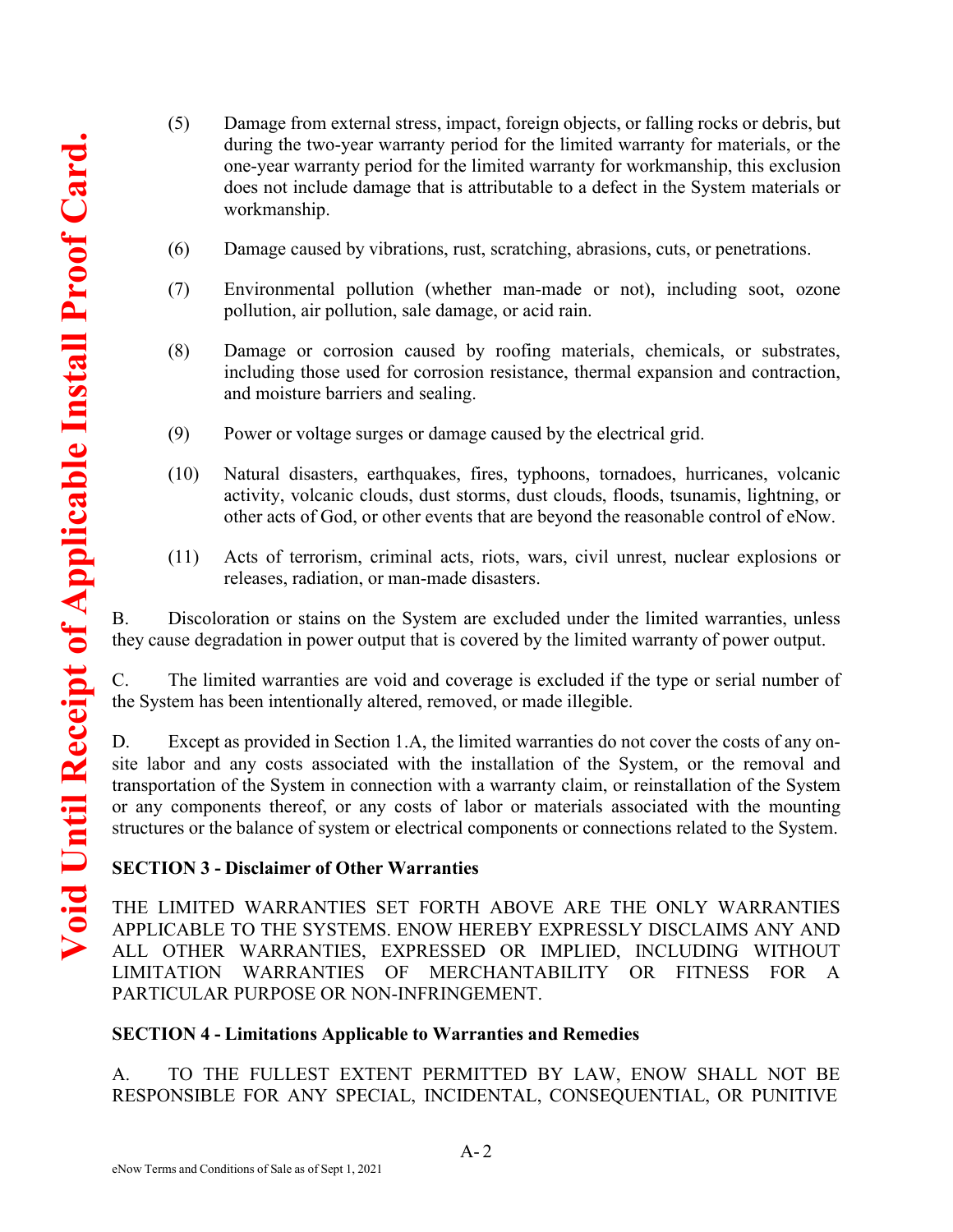DAMAGES ARISING DIRECTLY OR INDIRECTLY FROM THE SALE OR USE OF THE SYSTEM, INCLUDING BUT NOT LIMITED TO DAMAGES FOR LOST PROFITS, LOST SAVINGS, LOST SERVICES, OR THE COST OF SUBSTITUTE SERVICES.

B. ENOW'S AGGREGATE LIABILITY FOR SALE OR USE OF THE SYSTEM SHALL NOT, UNDER ANY CIRCUMSTANCES, EXCEED THE ORIGINAL PURCHASE PRICE PAID TO ENOW FOR THE SYSTEM BY ENOW'S DIRECT CUSTOMER OR THE ENOW AUTHORIZED DEALER OR RESELLER.

C. THE REMEDIES SET FORTH ABOVE ARE THE EXCLUSIVE REMEDY FOR ANY BREACH OF WARRANTY BY ENOW. The sole purpose of this exclusive remedy shall be to provide for the repair, replacement, or supplementation of, or the refund of the purchase price of, Systems in breach of warranty. This exclusive remedy shall not be deemed to have failed its essential purpose so long as eNow is willing and able to repair, replace, or supplement, or refund the specified portion of the purchase price of, the Systems in breach of warranty, as described under the terms of the foregoing limited warranties.

D. The rights granted by this limited warranty are in addition to any mandatory or nonwaivable statutory or other legal rights granted or existing under laws of the jurisdiction in which the System was delivered or first installed and those legal rights are not affected by this limited warranty. If required by the law of the jurisdiction in which the System was delivered or first installed (but only to the extent so required), nothing in this limited warranty shall operate or shall be construed to operate so as to exclude or restrict the liability of eNow for death or personal injury caused by reason of the negligence of eNow or its servants, employees, or agents.

# **SECTION 5 - General Condition Applicable to Warranties**

The following general conditions apply to ALL warranted eNow Systems and are a limitation on the limited warranties provided herein:

A. Warranty claims must be filed in accordance with the procedure under Section 5 within the applicable limited warranty period to be valid. The Original End Customer may make a warranty claim, but if the Original End Customer did not purchase the System directly from eNow, then it must file the warranty claim with the eNow authorized dealer or reseller from whom the Original End Customer purchased the System, or if no longer in business, another designated eNow authorized dealer or reseller, to be valid.

B. Only one remedy selected by eNow in its sole discretion (supplying extra Systems, or repairing or replacing the original Systems, or refunding the original purchase price paid to eNow (as adjusted, if applicable)), will be carried out. eNow's total liability under either or both limited warranties shall not exceed the amount of the original purchase price paid to eNow for the System by eNow's direct customer or the eNow authorized dealer or reseller.

C. Notwithstanding anything to the contrary in this warranty document, the limited warranties provided herein shall apply only so long as the System has not been removed from the vehicle on which the System was first installed, except for purposes of return in accordance with the procedures under Section 6.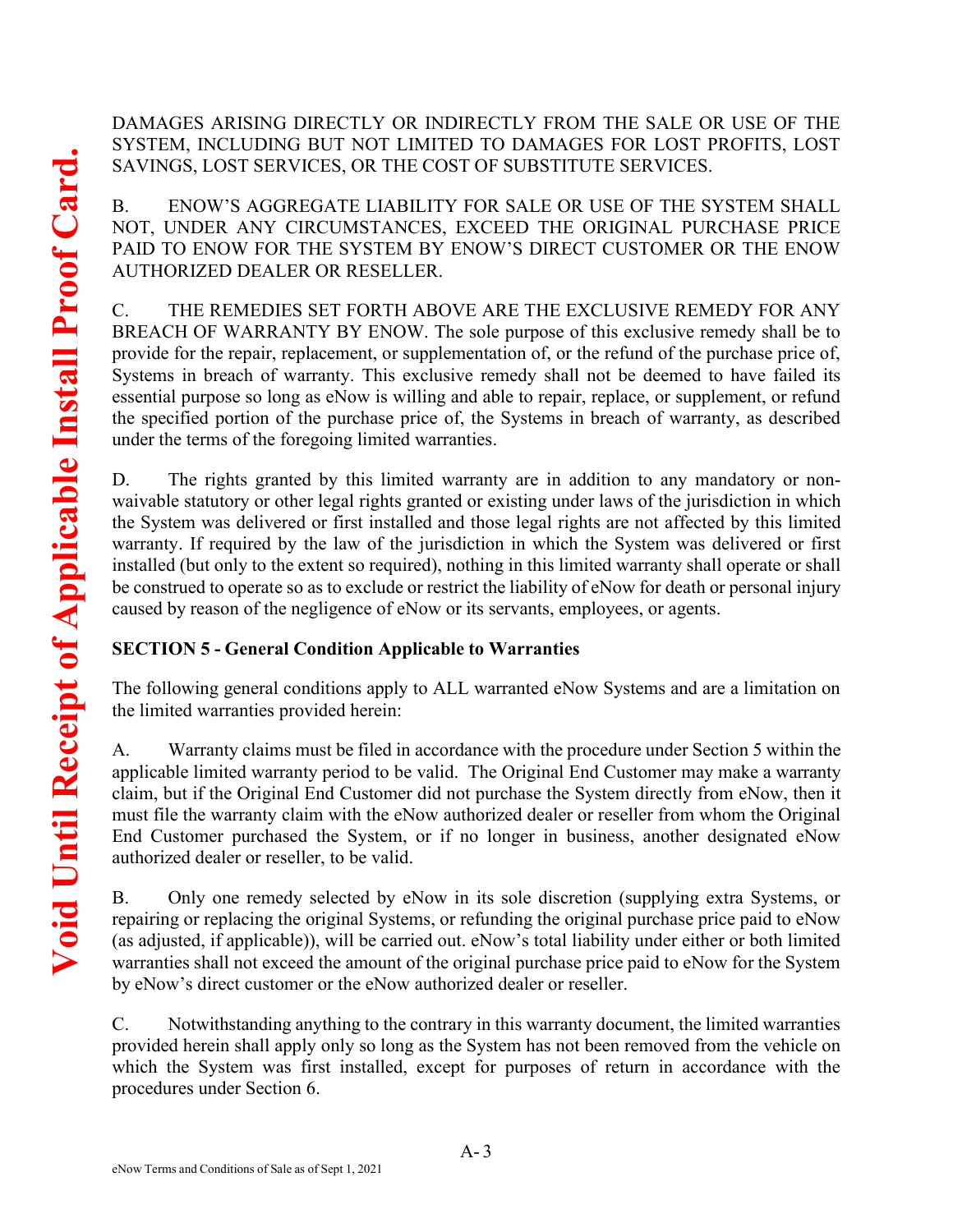D. Systems or parts thereof that are replaced by eNow will become the property of eNow. If eNow rejects the warranty claim, the customer must arrange to ship or dispose of the System at its own expense. eNow has the right to dispose of the System, if it is left at eNow or its authorized laboratory or repair facility for more than 90 days following the sending of a notice of rejection of the warranty claim.

#### **SECTION 6 - Procedures for Obtaining Warranty Service**

If the customer believes that there is a claim covered by these limited warranties, the customer must promptly notify eNow. Warranty claims must be submitted to eNow with a description of the claimed defect, the System Serial Number, and evidence indicating the purchase date. eNow will give advice on handling the claim and obtaining a Return Materials Authorization ("RMA") number. eNow will not accept the return of any Systems without its prior written authorization and the issuance of a RMA number, which must accompany the warranty claim. You must arrange and pay for shipping of the System to eNow's headquarters in Warwick, Rhode Island, USA, or to an authorized repair facility approved in writing by eNow in its sole discretion.